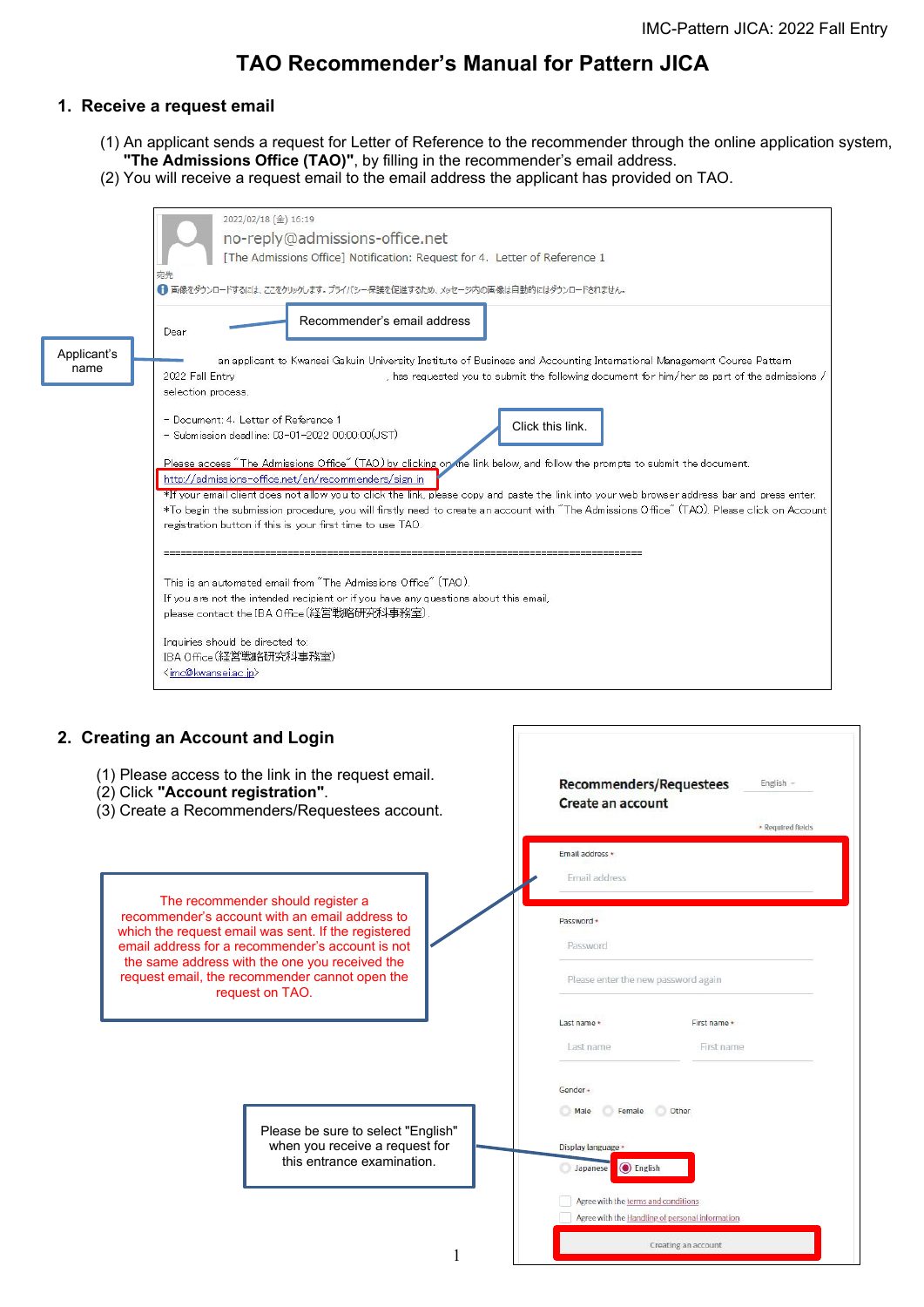- (4) After entering the required information, a confirmation email will be sent to your registered email address.
- Please click **"Complete your registration"** in the email. (The link is valid for 24 hours.) (5) Please login.

## **2. Submit Letter of Reference**

- (1) The **"List of requests you have received"** displays a list of requests from the requestor.
- (2) Please open the request, be sure to read the notes on TAO, and prepare a Letter of Reference.
- (3) Upload the document in PDF file format.

| <b>Letter of Reference</b><br>[Notes for Letter of Reference] • References should be written in English. • References should be written on<br>official letterhead of the university or other institution to which the recommender belongs. (There is no form<br>specified.) · References should be with recommender's signature.<br>TAO Recommender's ManualBe sure to refer to this manual before you write a letter of reference. |
|-------------------------------------------------------------------------------------------------------------------------------------------------------------------------------------------------------------------------------------------------------------------------------------------------------------------------------------------------------------------------------------------------------------------------------------|
|                                                                                                                                                                                                                                                                                                                                                                                                                                     |
|                                                                                                                                                                                                                                                                                                                                                                                                                                     |
|                                                                                                                                                                                                                                                                                                                                                                                                                                     |
|                                                                                                                                                                                                                                                                                                                                                                                                                                     |
| Letter of Reference                                                                                                                                                                                                                                                                                                                                                                                                                 |
|                                                                                                                                                                                                                                                                                                                                                                                                                                     |
| Drag and drop a file here or click to browse                                                                                                                                                                                                                                                                                                                                                                                        |
|                                                                                                                                                                                                                                                                                                                                                                                                                                     |

- (3) Click "**Save**".
- (4) Be sure to click **"Submit"** button to complete the submission.

| Not submitted                                  | List of requests you have received > List of documents requested      |
|------------------------------------------------|-----------------------------------------------------------------------|
| 4. Letter of Reference 1                       |                                                                       |
|                                                |                                                                       |
| Attention                                      | • This form is not yet submitted. "Submit" button must be clicked on. |
|                                                |                                                                       |
|                                                |                                                                       |
|                                                | <b>Completion Status</b>                                              |
| <b>Document name</b><br>4. Letter of Reference | <b>Please submit</b>                                                  |
|                                                |                                                                       |